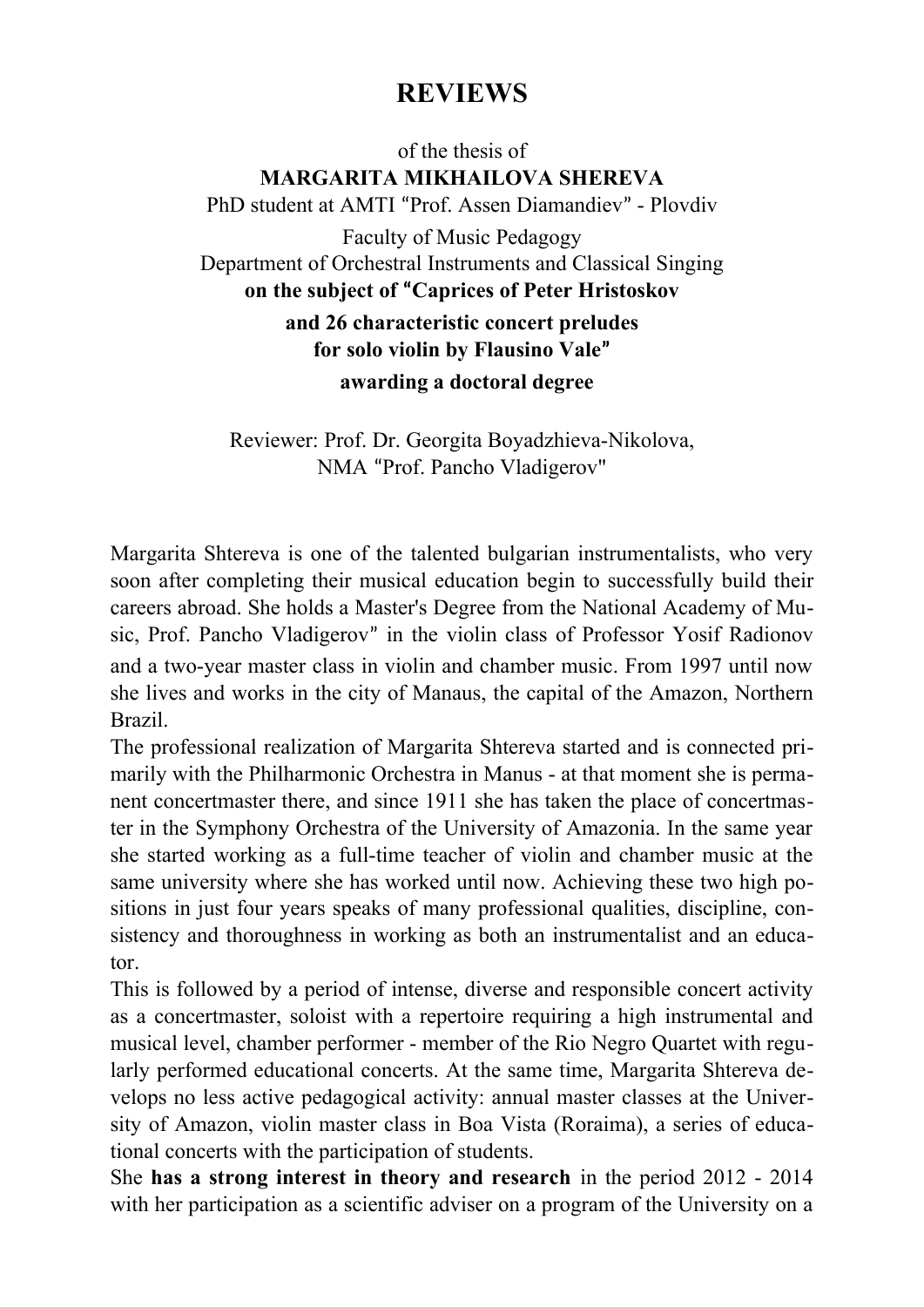topic related to the methods of music training and development of violin and double bass students.

It is no coincidence that I emphasized some facts from Margarita Shtereva's creative biography - they justify her dissertation to be the result and natural consequence of the experience of a broad and meaningful practice combining the profession of artist orchestra, chamber performer and lecturer, obviously accomplished by high professional and musical level.

Margarita Shtereva's dissertation is related to the study of representative works for solo violin by the Bulgarian violinist, teacher and composer *Petar Hristoskov: 12 caprices for solo violin op.1, 24 bulgarian caprices for solo violin op.24* and one of the most famous representatives of the Brazilian violin school composer *Flausino Vale: 26 characteristic concert preludes for solo violin.*

*The idea of analyzing the composer's style, musical language and individual means of expression in the violin art of two artists from different regions, placed in a broad historical context, together with outlining the characteristics of their national musical cultures, is interesting and valuable in itself.* And its realization puts before the author of this type of research serious tasks of different nature - successfully and convincingly solved by the doctoral student.

*The performative, multifaceted and in-depth analysis of the frequently performed and proven works for solo violin, as well as the determination of their place in the works of the two composers, make an important contribution to the dissertation.*

*In this connection, I would also like to emphasize the value of the conclusions and comparisons made by Margarita Shtereva, both between the different elements of the musical language in the works in question, and between the aesthetic characteristics and identity related to the national specificity and identity in the creativity of the two composers. Thus dissertation work can be very useful and help violinists in their work not only on the cited works for solo violin by Peter Hristoskov and Flausino Vale.*

The content of the dissertation consists of 163 pages with notes, organized in an introduction, three main chapters and a conclusion. The publications on the topic, the bibliography used and the examples described in the Annex are correctly reflected. The structure of work follows the tasks set and the analytical approaches used.

*Chapter One (1.1)* clarifies the concept of "*capriccio*" by outlining its distinctive features as a genre (musicology does not give a precise definition and may therefore be used in its broadest sense). At the same time, a detailed historical overview was carried out, which traces the development of the genre in the 17th and 18th centuries with examples of musical creativity and parallels with the visual arts - *sequential, with erudition, broad musical culture and logical consistency.* Much more closely explored are preludes such as genre, form (individual work or part of a different type of cyclic form) and thematicism. In this sense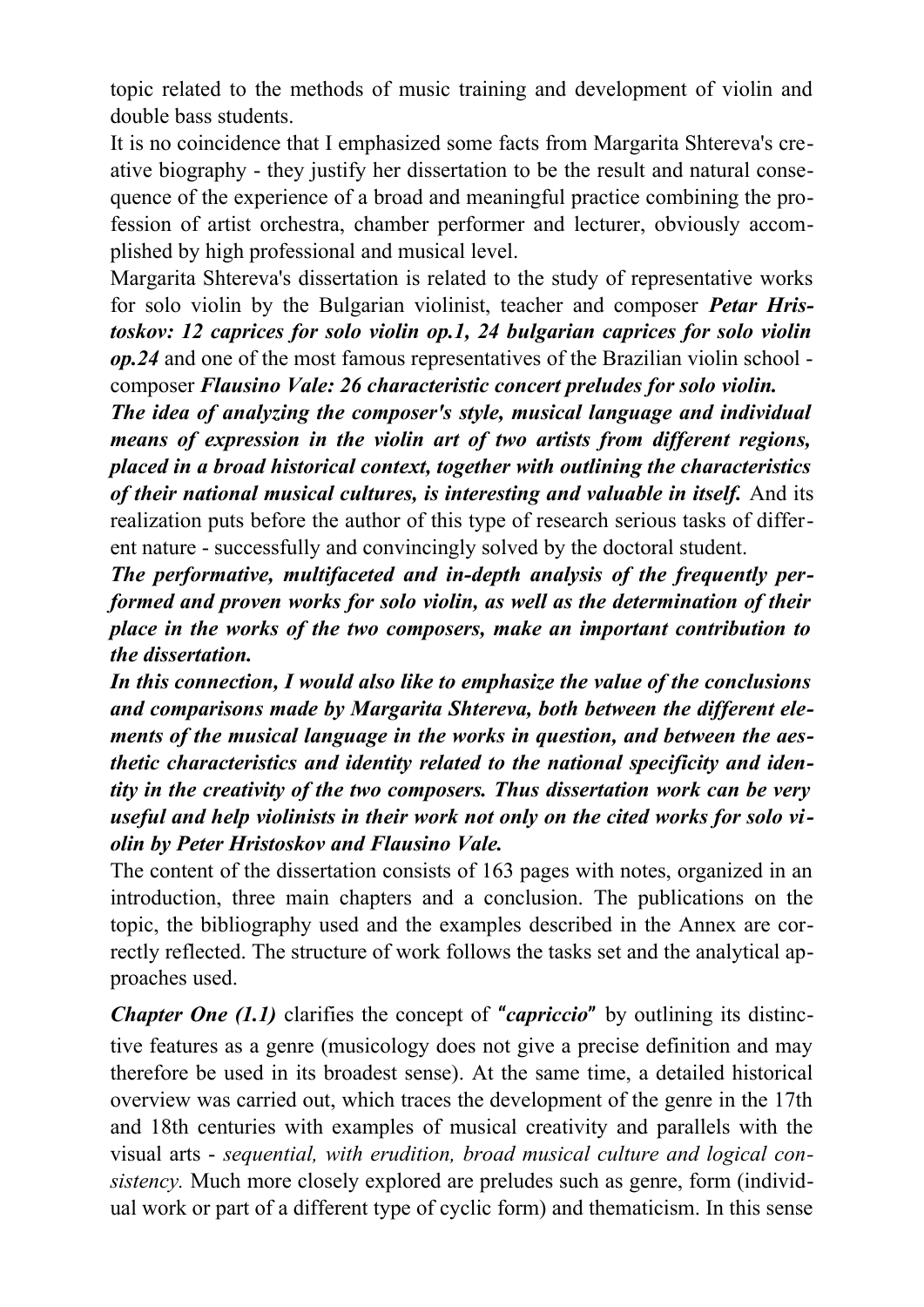are also the lines devoted to the creativity of the great masters of violin art during this period.

After a brief overview of the romantic era - a time rich in bright artists and artists such as Weber, Mendelssohn, Chopin, Liszt and Berlioz, Margarita Shtereva dedicates more than 32 pages (*1.2*, *1.3* and *1.4*) to the fate, art and creativity of one of the most significant names in the history of the violin art - personality and artist with an exceptional influence not only in his time, but also on generations of instrumentalists and composers to this day. Her legitimate emotional and professional commitment to the personality of Nicolo Paganini is understandable, as well as the direct connection of his 24 whims for solo violin with Capricci op.1, op.24 and op.12 by P. Hristoskov. However, the presentation in this part violates the proportions of the dissertation and would win with a more accurate, more concise and clear-cut expression without becoming the third center of this otherwise precisely balanced scientific development.

The *second chapter* is devoted to the personality and creativity of Peter Hristoskov - a concert artist with an enormously rich repertoire, a composer - author of 40 works of solo, chamber, vocal-instrumental and symphonic works performed in our country, in Japan and many countries in Europe and America, educator who has brought up generations of bright violinists, a public figure with many state awards and professional honors.

Here Margarita Shtereva examines the two caprice cycles for solo violin op.1 and op. 24, extracts the leading stylistic principles in both works composed in different creative periods, and together with this thing and from the inside view analyze the form, invoice, articulation and specific instrumental techniques to each of them. She stresses the fundamental importance of the Bulgarian vocal and instrumental tradition for the composer's musical thinking.

"This is particularly evident in his first major work, Twelve Caprices for Solo Violin," op. 1 ……. this can be traced to the next cycle of 24 caprices - op. 24. In these, the complication of the musical language leads to a wider range of means and techniques, approaching moments from the 20th century Novovien school to the new Polish school "M.S.

*Chapter Three* is dedicated to one of the most prominent representatives of South American culture - Brazilian violinist, composer and educator Flausino Vale. Continuing a steady tendency associated with a unceasing interest in violin art, he is part of a series of violin composers. *The place of this instrument in the work of Brazilian composers is described by the doctorate student in a way that creates a vivid idea of both the brazilian violin school and the music related to it.*

Margarita Shtereva presents each of the 26 Characteristic Concert Reviews for Solo Violin with its characteristic shape, structure, rhythmic and articulatory solutions, instruments and techniques, outlining the technological problems arising